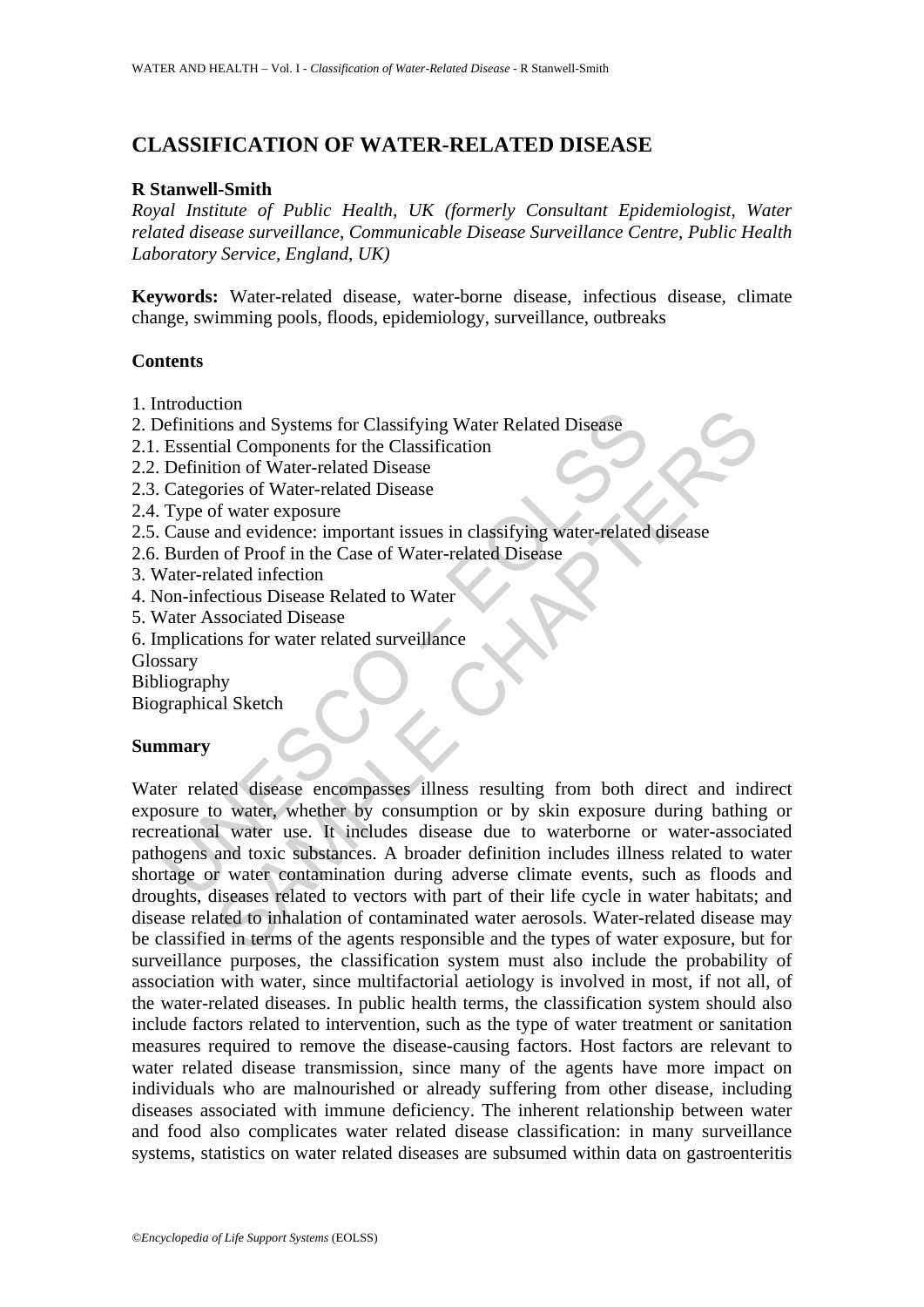or on food poisoning.

#### **1. Introduction**

(i)The classification of water-related disease poses particular problems. Agents, diseases and types of exposures are well documented, but the relationship between them is subject to degrees of certainty, timing of exposure and the nature of the exposure. Water in one form or another is a universal exposure for human beings: water is a fundamental requirement for nutrition and overall health, with a corresponding wide range of diseases that can be classified as having a water component. All the agents involved have other means of transmission and the evidence that confirms a water association can be elusive, often depending on whether a large outbreak or documented incident of contamination has been identified. While it has been estimated that the worldwide burden of water-related disease includes millions of cases of illness and deaths, surveillance systems for detecting and confirming water related disease vary considerably between countries. In some countries, only severe and wide-scale outbreaks are recorded; in most, minor episodes of water-related disease are either not investigated or not recorded on national databases.

len of water-related disease includes millions of cases of il<br>eillance systems for detecting and confirming water relation-<br>siderably between countries. In some countries, only sever<br>reaks are recorded; in most, minor epis water-related disease includes millions of cases of illness and dee<br>e systems for detecting and confirming water related disease<br>by between countries. In some countries, only severe and wide-s<br>are recorded; in most, minor (ii)Historically, water related disease has been a major health problem for both developed and developing countries. Its priority as a surveillance issue has fallen partly as a result of improved water and sanitation in industrialized and northern countries of the world, associated with lower morbidity and mortality from diseases such as cholera and typhoid fever. Food related disease surveillance has overtaken it in importance and in some countries water-related disease is classified under food poisoning or gastrointestinal infection, further diminishing its importance in surveillance statistics. The emphasis on the infections affecting the gastrointestinal system is appropriate in terms of numbers of cases, since gastrointestinal infection is the commonest waterrelated illness, worldwide: but a gastrointestinal-based classification ignores respiratory infections linked to contaminated water, such as legionellosis, and also skin or systemic disorders. Non-infectious water-borne disease is increasingly recognized as a public health concern, requiring different types and complexity of surveillance from the traditional systems based on microbiological agents.

(iii)While surveillance of illness attributable to treated water is a particular concern in developed or industrialized countries, only a minority of the world's population receives continuous piped supplies. According to figures from the WHO and UNICEF in 2000, 2.4 billion people do not have acceptable means of sanitation and 1.1 billion are estimated to lack an improved water supply. For the 'water poor' populations of the world, the risks associated with untreated water or poor sanitation include both individual risk of illness and public health issues of monitoring, surveillance and prevention. Increased population mobility and travel to different countries has to some extent globalized the risk of water-related disease, and the corresponding requirement for national surveillance systems to include the wide range of potential illnesses. Waterrelated disease surveillance is likely to rise in priority with the impact of climate change, including the effects of global warming on water habitats and adverse weather events threatening the security of water supplies. Other threats to safe water include the effect of the world economy on the funds available for public health measures and the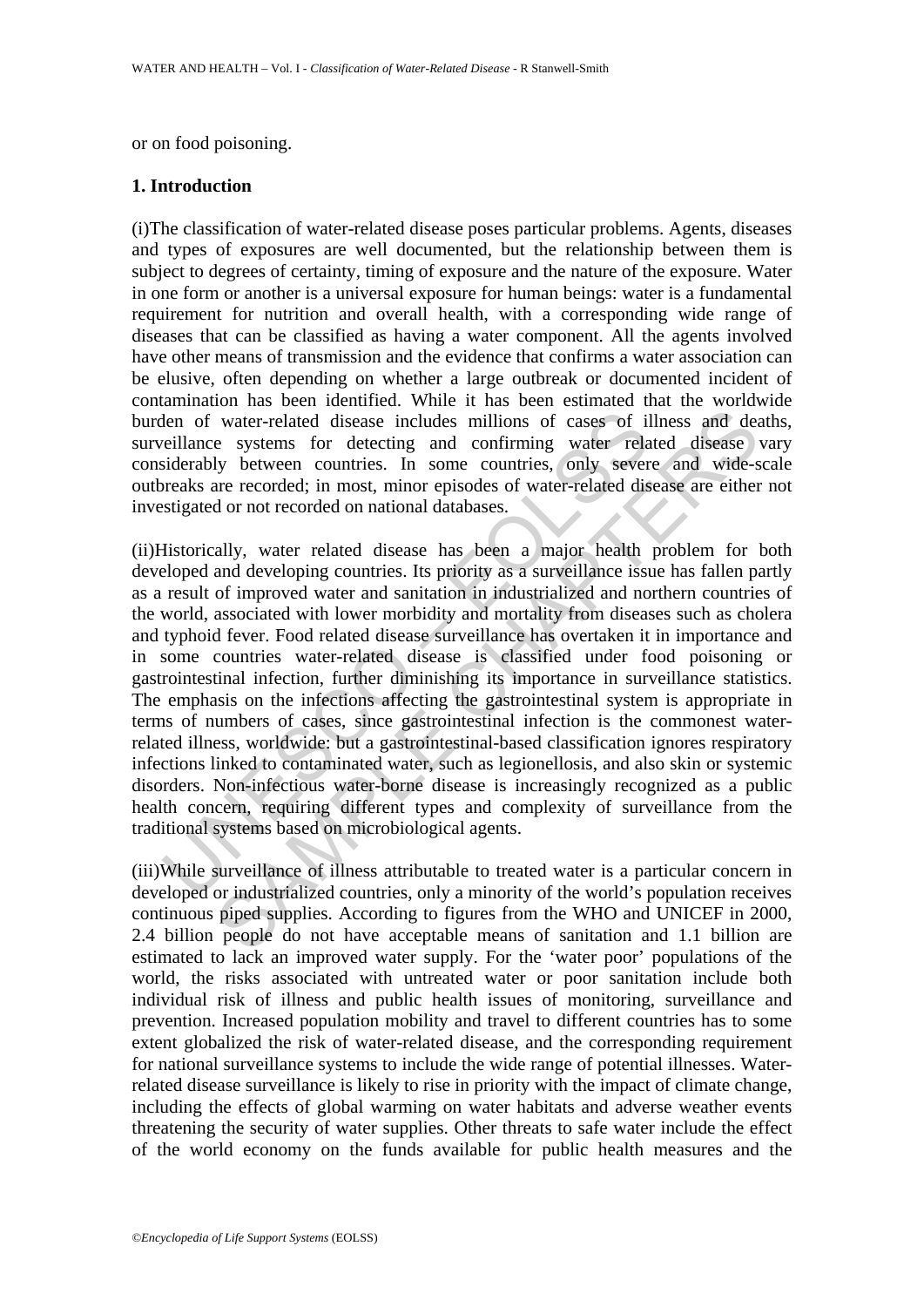possibility of deliberate release of pathogens or toxic agents into water intended for human consumption.

(iv) This chapter includes both a basic and an extended system for classifying waterrelated disease, as well as discussing how attribution of cause, in terms of levels of likelihood, can be incorporated into the classification.

### **2. Definitions and Systems for Classifying Water Related Disease**

### **2.1. Essential Components for the Classification**

There are three essential components for the classification: the pathogens and other agents involved in water-related disease; the type of water exposure; and the level of probability of a water cause. Host factors, such as nutritional status, are important in terms of the priority and detail required for surveillance systems in countries with high levels of malnutrition, immune deficiency, or significant mortality from water borne pathogens **(**see Figure 1**)** 



Figure 1. Relationships involved in the classification of water-related disease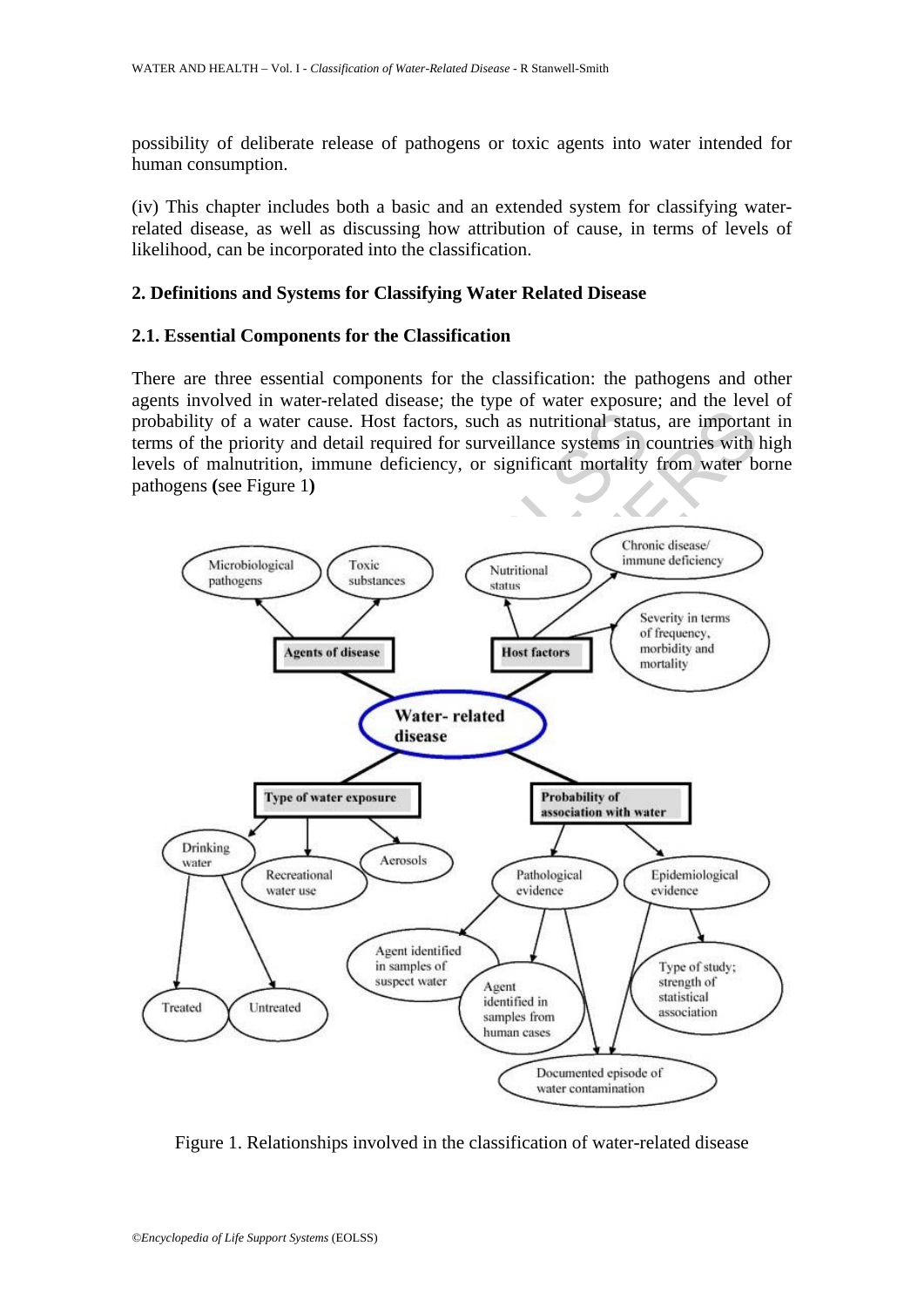### **2.2. Definition of Water-related Disease**

Of the various terms for disease linked to water, water related disease is the most comprehensive. Water-related disease is defined as any significant or widespread adverse effects on human health, such as death, disability, illness or disorders, caused directly or indirectly by the condition, or changes in the quantity or quality of any waters.

The causes of water related disease include micro-organisms, parasites, toxins and chemical contamination of water. Other terms include 'waterborne disease', which implies direct spread and is used mainly to refer to disease caused by microbiological pathogens or chemical contaminants in water.

'Water associated disease' covers the wide range of diseases in which water plays a part, such as legionnaires' disease, as well as diseases related to lack of water for washing and hygiene.

The advantage of the term water related disease is that it includes both water borne and water associated ill health, although diseases with an indirect association and another major mode of spread are usually excluded from specific surveillance systems.

ther associated disease' covers the wide range of diseases in w<br>
, such as legionnaires' disease, as well as diseases related to<br>
hing and hygiene.<br>
advantage of the term water related disease is that it includes bo<br>
are a An example of an indirectly related disease is trachoma: the predominant mode of spread is via poor hygiene and flies thriving in conditions of poor sanitation: clean water for hygiene is an important element in prevention, but the disease is not otherwise water-related.

Such diseases used to be known as 'water-washed', referring to the role of clean water in removing the agents, but the term is no longer widely used: McJunkin suggested the alternative of 'water-hygiene diseases'.

## **2.3. Categories of Water-related Disease**

ociated disease' covers the wide range of diseases in which water pla<br>as legionnaires' disease, as well as diseases related to lack of water<br>dhygiene.<br>age of the term water related disease is that it includes both water bo Seven categories of water-related disease can thus be identified (Table 1) waterborne microbiological disease; waterborne chemical disease; water hygiene disease; water contact disease; water vector habitat disease; excretal disposal disease and water aerosol disease. In addition to the subcategories in Table 1, other subcategories could be included such as those related to duration of exposure (acute/ prolonged).

### **2.4. Type of water exposure**

The commonest distinction regarding water exposure is between drinking water and recreational water. For some surveillance systems, disease is also classified according to whether the water supply involved is a public water system, usually regulated by national legislature and local by-laws, or other types of supply, such as private wells or untreated water sources. A more detailed classification requires specification of the type of water source, such as groundwater or surface water. For water-contact diseases, the classification sub-categories include fresh water and marine waters.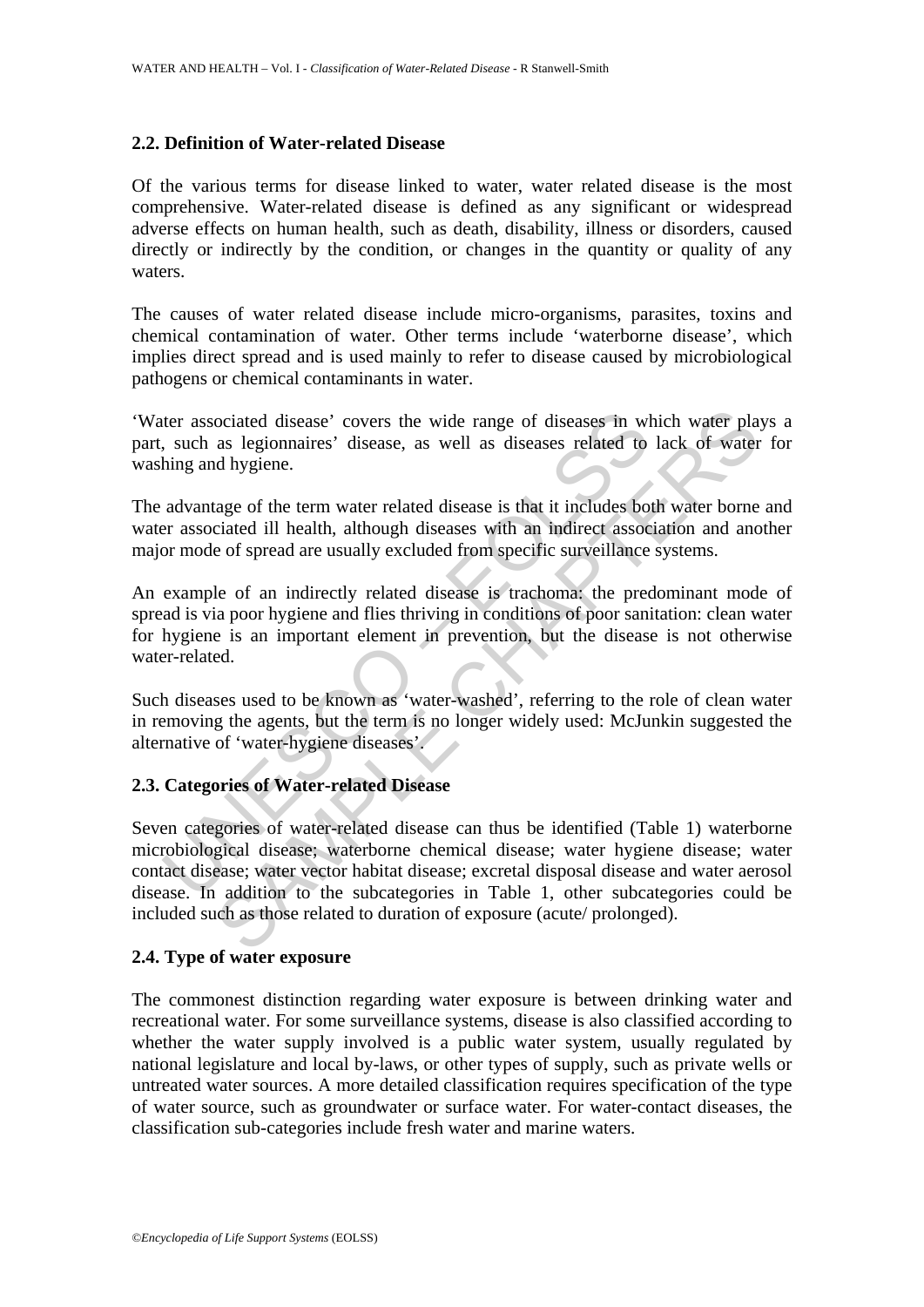| Category                                 | <b>Description of category</b>                                                                                                                | <b>Type of</b><br>water<br>exposure                      | <b>Subcategories</b>                                                                                                                                   | Example(s)                                                                                                                                        |
|------------------------------------------|-----------------------------------------------------------------------------------------------------------------------------------------------|----------------------------------------------------------|--------------------------------------------------------------------------------------------------------------------------------------------------------|---------------------------------------------------------------------------------------------------------------------------------------------------|
| Waterborne<br>microbiological<br>disease | Diseases related to consumption of<br>pathogens consumed in water; most due<br>to human or animal faecal contamination<br>of water            | Drinking<br>water                                        | (i) Treated or untreated (raw) water<br>(ii) Public (municipal) supplies or<br>private supplies                                                        | Cholera, Typhoid fever, viral<br>gastroenteritis e.g. due to Norovirus                                                                            |
| Waterborne<br>chemical disease           | Disease related to ingestion of toxic<br>substances in water                                                                                  | Drinking<br>water                                        | (i) Treated or untreated (raw) water<br>(ii) Public (municipal) supplies or<br>private supplies                                                        | Arsenicosis                                                                                                                                       |
| Water hygiene<br>diseases                | Diseases whose incidence, prevalence or<br>severity can be reduced by using safe<br>(clean) water to improve personal and<br>domestic hygiene | Any water<br>used for<br>washing/<br>personal<br>hygiene | Disease related to variations in<br>(i)<br>water quality<br>(ii)<br>Disease related to water<br>shortage                                               | Scabies, shigellosis; trachoma                                                                                                                    |
| <b>Water contact</b><br>diseases         | Caused by skin contact with pathogen-<br>infested water or with chemical-<br>contaminated water                                               | Recreational<br>water                                    | (i)<br>fresh water sources<br>marine waters<br>(ii)                                                                                                    | Schistosomiasis (bilharzia);<br>cyanobacteria                                                                                                     |
| <b>Water vector</b><br>habitat diseases  | Diseases where vector lives all or part of<br>its life in or adjacent to a water habitat                                                      | Untreated<br>freshwater<br>sources                       | (i)<br>rivers, streams<br>small collections of stagnant<br>(ii)<br>water e.g. water butts                                                              | Malaria (mosquitoes); filiariasis<br>(mosquitoes); onchocerciasis (aquatic<br>flies); schistosomiasis (snails);<br>trypanosomiasis (tsetse flies) |
| <b>Excreta disposal</b><br>diseases      | Diseases related to unsanitary disposal<br>of human waste (faeces and urine)                                                                  | Drinking<br>water and<br>untreated<br>water sources      | diseases related to<br>(i)<br>human/animal waste in<br>drinking water<br>diseases related to direct/<br>(ii)<br>indirect contact with faeces/<br>urine | Ascariasis; faecal-oral infections e.g.<br>shigellosis; schistosomiais; trachoma                                                                  |
| <b>Water aerosol</b><br>diseases         | Diseases related to respiratory<br>transmission, where a water aerosol<br>containing suspended pathogens enters<br>airway                     | Drinking or<br>raw water<br>sources                      | water used in industrial/<br>(i)<br>residential buildings<br>(ii)<br>raw water sources                                                                 | Legionellosis (legionnaires' disease;<br>humidifier fever); Norwalk-like viral<br>gastroenteritis                                                 |

|  |  |  |  |  |  |  | Table 1. Classification of water related disease |
|--|--|--|--|--|--|--|--------------------------------------------------|
|--|--|--|--|--|--|--|--------------------------------------------------|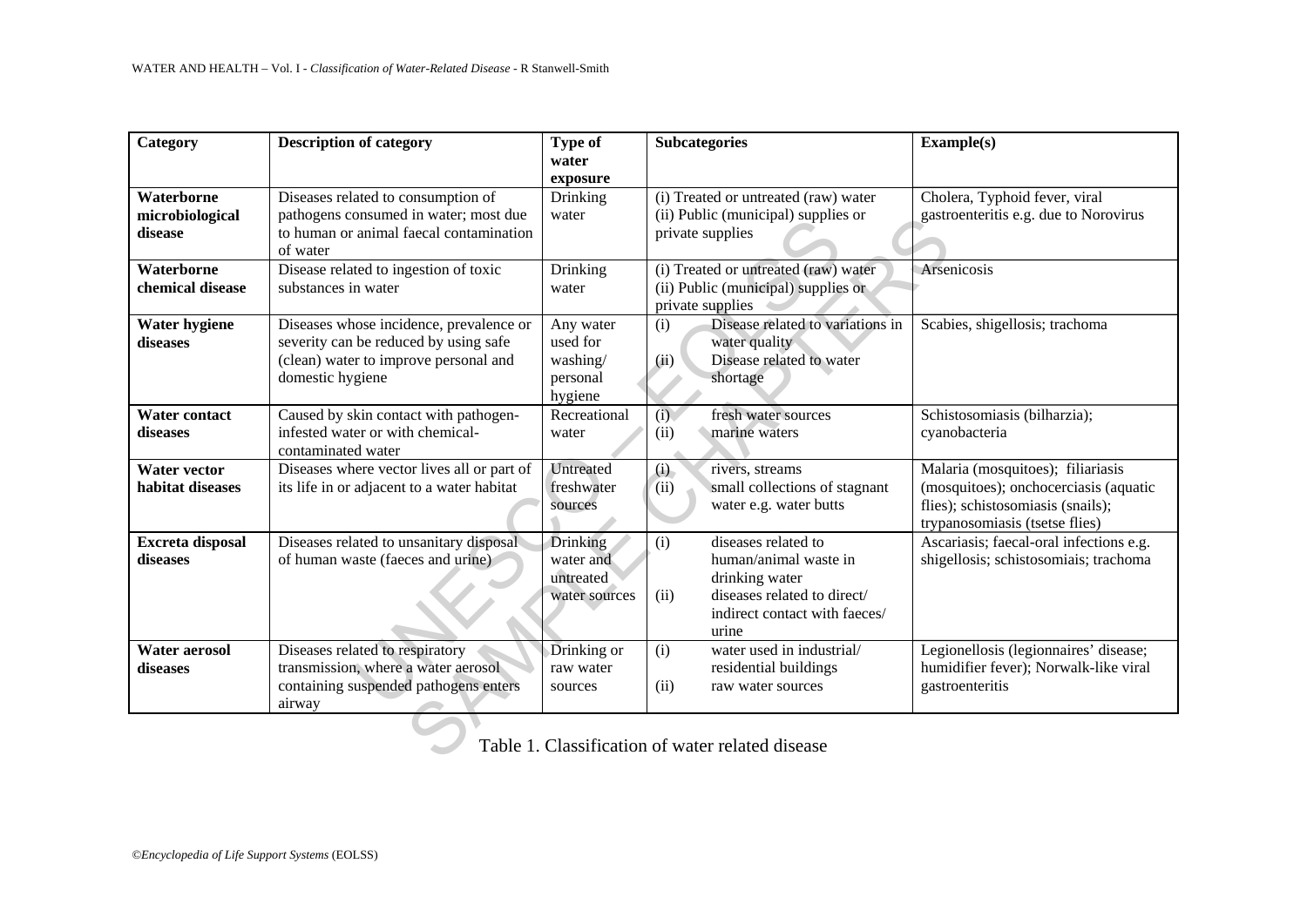### **2.5. Cause and evidence: important issues in classifying water-related disease**

For surveillance purposes, the definition of water related disease must include probability of a water cause as well as the agent responsible. Attributing cause to water is not straightforward, because of the factors and levels of probability to be considered. Most of the diseases related to water can also be transmitted in other ways and the evidence of water contamination is not always available by the time an outbreak of disease is identifiedWhile epidemiological evidence, such as an analytical study showing a strong statistical association with water, is an important element in attributing cause, epidemiological data, without strong microbiological or chemical evidence, may not meet the requirements for legal evidence and may therefore be disputed by water providers. There are practical, political as well as epidemiological considerations involved in attributing cases of disease or an outbreak to water. These include the cost of arranging alternative water supplies at short notice and the damage to public confidence in water supplies when a water outbreak is suspected or announced. Hence surveillance systems usually include a system for classifying probability on the basis of the available evidence. For example, in the UK, outbreaks are classified as definite, probable or possible, depending on the quality of microbiological and epidemiological evidence (Table 2). A broadly similar system is used in the USA.

|                                |                                                                  | of arranging alternative water supplies at short notice and the damage to public<br>confidence in water supplies when a water outbreak is suspected or announced. Hence |  |  |  |
|--------------------------------|------------------------------------------------------------------|-------------------------------------------------------------------------------------------------------------------------------------------------------------------------|--|--|--|
|                                |                                                                  | surveillance systems usually include a system for classifying probability on the basis of                                                                               |  |  |  |
|                                |                                                                  | he available evidence. For example, in the UK, outbreaks are classified as definite                                                                                     |  |  |  |
|                                |                                                                  | probable or possible, depending on the quality of microbiological and epidemiological                                                                                   |  |  |  |
|                                | evidence (Table 2). A broadly similar system is used in the USA. |                                                                                                                                                                         |  |  |  |
|                                |                                                                  |                                                                                                                                                                         |  |  |  |
| 1. UK Criteria                 |                                                                  |                                                                                                                                                                         |  |  |  |
|                                |                                                                  | (a) the pathogen found in human case samples was also found in water samples;                                                                                           |  |  |  |
|                                | (b) documented water quality failure or treatment failure;       |                                                                                                                                                                         |  |  |  |
|                                |                                                                  | (c) significant result from analytical epidemiological study (case control or                                                                                           |  |  |  |
| cohort);                       |                                                                  |                                                                                                                                                                         |  |  |  |
|                                |                                                                  | (d) suggestive evidence of association from a descriptive epidemiological study,                                                                                        |  |  |  |
| for the                        |                                                                  |                                                                                                                                                                         |  |  |  |
| <b>Strength of Association</b> |                                                                  |                                                                                                                                                                         |  |  |  |
| <b>Strong</b>                  | $(a)+(c)$ , $(a)+(d)$ or $(b)+(c)$                               |                                                                                                                                                                         |  |  |  |
| Probable                       | $(b)+(d)$ , (c) only for (a)                                     |                                                                                                                                                                         |  |  |  |
| Possible                       | $(b) + (d)$                                                      |                                                                                                                                                                         |  |  |  |
| 2. USA (MMWR 1996)             |                                                                  |                                                                                                                                                                         |  |  |  |
| <b>Class</b>                   | Epidemiological                                                  | <b>Water quality data</b>                                                                                                                                               |  |  |  |
|                                | data                                                             |                                                                                                                                                                         |  |  |  |
| I Adequate                     | Adequate data                                                    | Historical<br>information<br><b>or</b>                                                                                                                                  |  |  |  |
|                                | provided in outbreak                                             | laboratory data e.g. history of                                                                                                                                         |  |  |  |
|                                | report about exposed                                             | malfunction<br>$\sigma$ f<br>chlorine                                                                                                                                   |  |  |  |
|                                | vs unexposed                                                     | treatment; broken water main;                                                                                                                                           |  |  |  |
|                                | persons;                                                         | detectable<br>free-chlorine<br>no                                                                                                                                       |  |  |  |
|                                | Relative risk or odds                                            | residual; presence of coliforms                                                                                                                                         |  |  |  |
|                                | ration $\geq$ 2 or p-value                                       | in water                                                                                                                                                                |  |  |  |
|                                | $\leq 0.05$                                                      |                                                                                                                                                                         |  |  |  |
| II Adequate                    | As above                                                         | Inadequate information                                                                                                                                                  |  |  |  |
| <b>III</b> Provided,           | Data provided but not                                            | As in class I.                                                                                                                                                          |  |  |  |
| but limited                    | meeting Class I                                                  |                                                                                                                                                                         |  |  |  |
|                                | criteria; no data                                                |                                                                                                                                                                         |  |  |  |
|                                | provided to                                                      |                                                                                                                                                                         |  |  |  |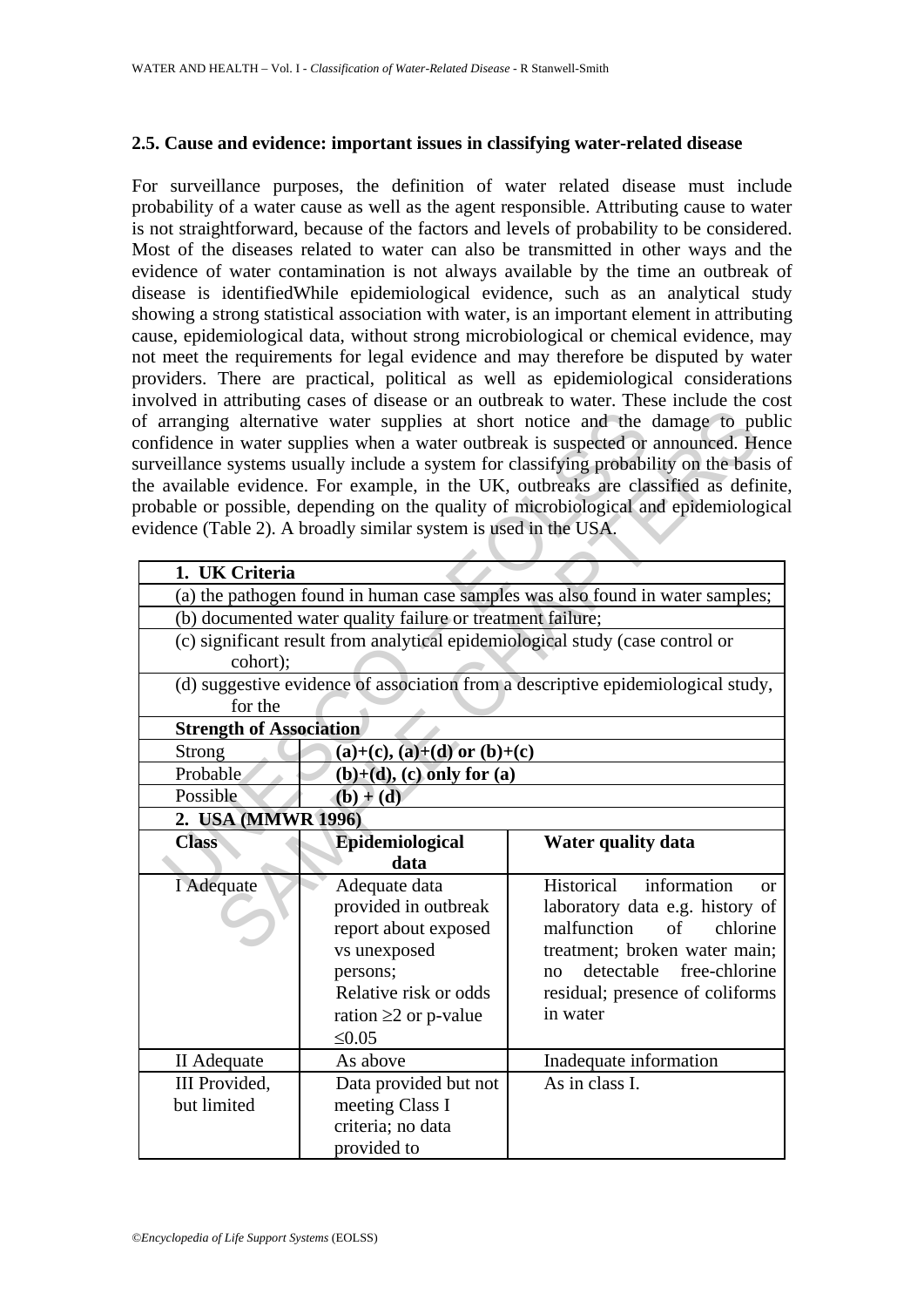|                                    | substantiate claim of<br>no common<br>exposures except<br>water |                        |
|------------------------------------|-----------------------------------------------------------------|------------------------|
| <b>IV</b> Provided,<br>but limited | As above                                                        | Inadequate information |

Table 2. Criteria for estimating strength of association between human illness and water

### **2.6. Burden of Proof in the Case of Water-related Disease**

The need for evidence applies to all disease causation, but in the case of water-related disease the burden of proof has two important effects:

(i) Water related disease is under-estimated in most surveillance systems, since often only outbreaks with strong evidence are included, despite strong circumstantial evidence (such as descriptive epidemiological studies) for other incidents. The problem of attributing cause is even greater for small clusters and travel-related cases of disease, where the evidence may be impossible to collect. Under-estimation is related to the causative agent, the severity and duration of illness and the size of the outbreak: Underestimation of the burden of water-related disease has a secondary effect on the priority given to surveillance systems and to preventive measures.

Water related disease is under-estimated in most surveillance sy<br>
Water related disease is under-estimated in most surveillance sy<br>
Water related disease is even greater for small clusters and travel-related<br>
buting cause beta disease is under-estimated in most surveillance systems, since of elast swith strong evidence are included, despite strong criterantial evideocrapive epidemiological studies) for other incidents. The problem cause is (ii) Attribution of cause to water is often delayed, while evidence is collected or until further cases occur. This can result in a much higher level of disease due to persistent or recurrent contamination. The mercury poisoning in Minamata, Japan, is a classic example of delayed attribution of a water-related cause. Delay in identifying a water cause is particularly likely to occur where the associated disease has a long incubation, for example in waterborne typhoid fever, or only occurs after prolonged accumulation in the body, as in water related arsenicosis. For some pathogens, the water exposure may be so far in the past that the link is missed for years, for example the possible water association only recently recognized for the emerging pathogen *Helicobacter pylori.* 



TO ACCESS ALL THE **21 PAGES** OF THIS CHAPTER, Visit: [http://www.eolss.net/Eolss-sampleAllChapter.aspx](https://www.eolss.net/ebooklib/sc_cart.aspx?File=E2-20A-01-01)

#### **Bibliography**

Altmann P, Cunningham J, Dhanesha U, Ballard M, Thompson J, Marsh F. (1999) Disturbance of cerebral function in people exposed to drinking water contaminated with aluminium sulphate: retrospective study of the Camelford water incident. *British Medical Journal* ; 319: 807-812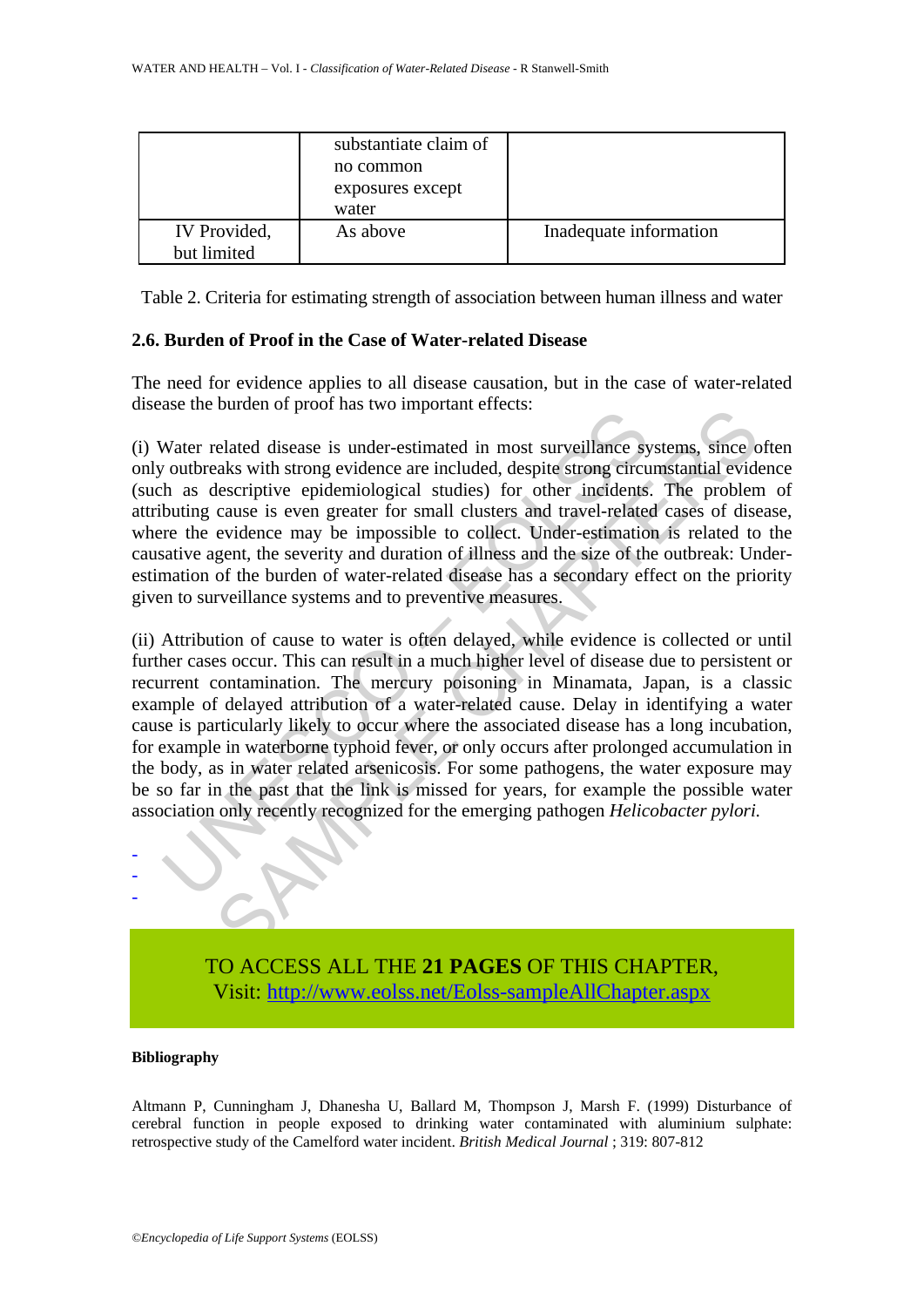Abrahams MJ, Price J, Whitlock FA, Williams G The Brisbane Floods, January 1974: their impact on health. *Med J Aust* 1976; 2: 936-9

Andersson N. (1990) Disaster epidemiology: lessons from Bhopal. In: Major Chemical Disasters – medical aspects of management. Ed. V. Murray. London, UK: Royal Society of Medicine Services Ltd.

Anon. Public health consequences of a flood disaster – Iowa, (1993). MMWR Morb Mortal Wkly Rep 1993 (Sep 3); 42: 653-6

Axelrod C, Killam PP, Gaston MH, Stinson N. (1994) Primary health care and the Midwest flood disaster. Public Health Rep 1994 Sep-Oct; 109: 601-5

Bartram J, Rees G (eds). Monitoring Bathing Waters: a practical guide to the design and implementation of assessments and monitoring programmes. Published on behalf of the WHO. E& FN Spon, UK: 1999

Baxter P. Review of major chemical incidents and their medical management. In: Murray V (Ed) Major Chemical Disasters- medical aspects of treatment London: Royal Society of Medicine, 1990, pp 7-20;

Bedos C, Brodeur JM. Determinants of dental caries on Haitian school children and implications for public health (Déterminants de la carie dentaire parmi les écoliers haitiens et implications pour la santé publique). Cahiers Santé 2000; 10:161-8 (English summary).

Bennet G. Bristol floods 1968. Controlled survey of effects on health of local community disaster. Br Med J 1970; 22; 3(720): 454-8

Benton C, Forbes GI, Paterson GM, Sharp JCM, Wilson TS. The incidence of water-borne and waterassociated disease in Scotland from 1945 to 1987. Water Science and Technology 1989; 21(3):125-129

Birley MH. Guidelines for forecasting the vector-borne disease implications of water resources development. Geneva: WHO, 1991

Bradford Hill A. The environment and disease: association or causation? Proceedings of the Royal Society of Medicine. 1965, 58: 295-300

Casemore D. Pseudo-outbreak of cryptosporidiosis. Communicable Disease Report 1992; R84-85

Checkley, W.et al., 2000. Effects of El Niño and ambient temperature on hospital admissions for diarrhoeal diseases in Peruvian children. The Lancet, vol. 355, no. 9202.

Chelala C Environmental impact on child health. Washington, DC: Pan American Health Organization (PAHO) and WHO, 2000 (ISBN 92 75 12265 2). See also www.paho.org

Chinn J (ed). Control of Communicable Diseases Manual,  $17<sup>th</sup>$  edition. American Public Health Association, 2000

SC, Brodeur J.M. Determinants of dental cares on Hatitan school childrer<br>
ic leadint (Déterminants de la carie dentaire parmi les écoliers haitiens et imp<br>
drep C. Chiers Santé 2000; 10:161-8 (English summary).<br>
Let G. Bri odeur JM. Determinants of dental caries on Haitian school children and implication<br>(Déterminants de la carie dentaire parmi les écoliers haitiens et implications pour la<br>thers Santé 2000; 10:161-8 (English summary).<br>
risto Chorus I, Bartram J, eds. Toxic cyanobacteria in water: a guide to their public health consequences, monitoring and management. Published on behalf of WHO. London/New York: E&FN Spon (Routledge), 1998{?]

Codex Standard for Natural Mineral Waters and Code of Practice: http:/www.fao.org/WAICENT/FAOINO/ECONOMIC/ESN/codex

Colwell RR. Global climate and infectious disease: the cholera paradigm. Science, 1996; 274: 2025-31

Communicable Disease Surveillance Centre. Strength of association between human illness and water: revised definitions for use in outbreak investigation. Communicable Disease Weekly 1996; 6: 65.

Communicable Disease Surveillance Centre. CDR report Jan 1999.

Cornwall and Isles of Scilly District Health Authority. Water pollution at Lowermoor North Cornwall: Report of the Lowermoor incident health advisory group (Clayton Report). Cornwall and Isles of Scilly DHA, 1989.

Craun GF. Waterborne disease outbreaks in the United States of America: causes and prevention. World Health Statistics Quarterly, 1992; 45: 192-199

Department of the Environment and Department of Health. Cryptosporidiosis in water supplies. Report of the group of experts (Badenoch report I). London: HMSO, 1990.

Department of the Environment and Department of Health. Third Report from the Group of Experts on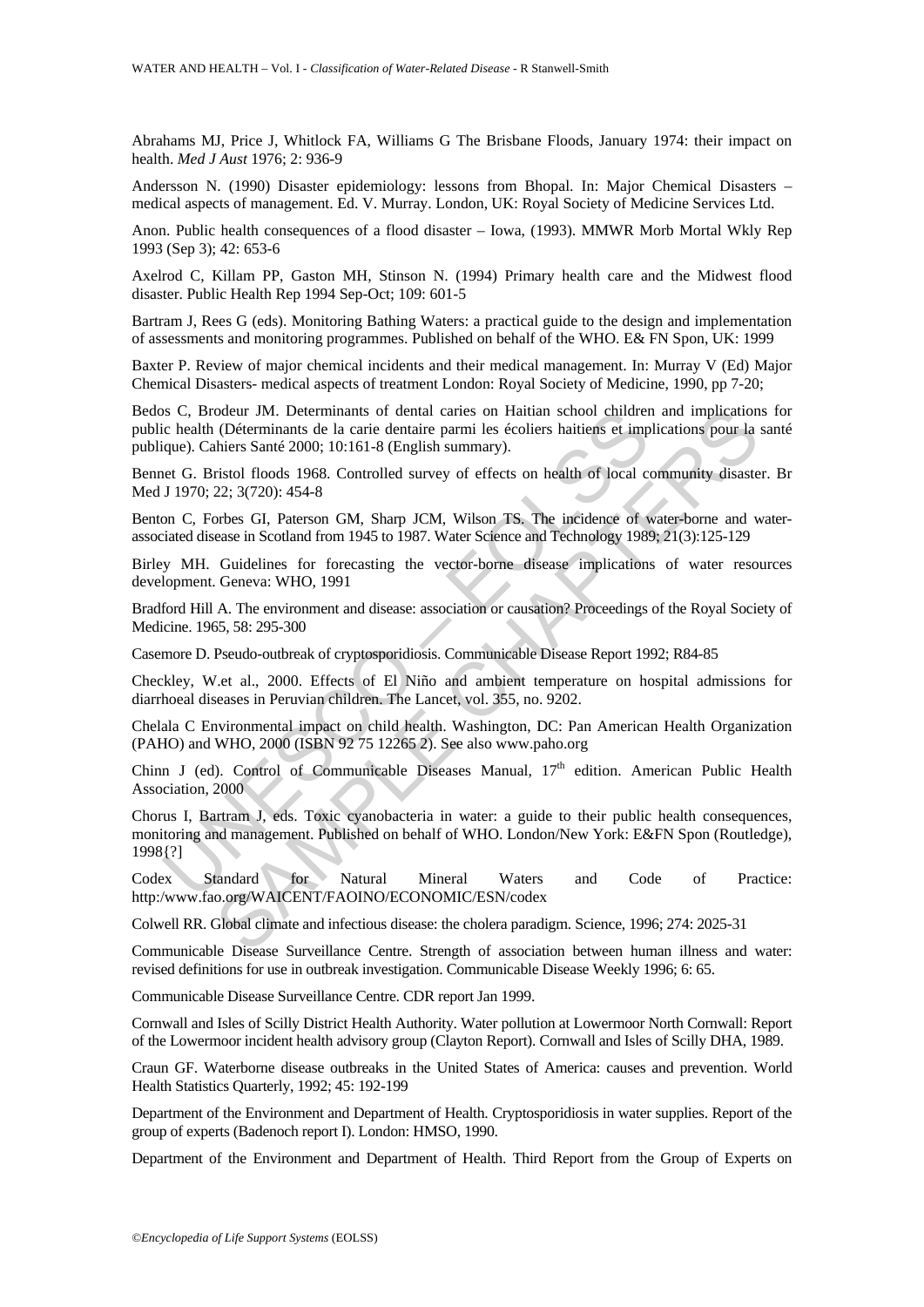Cryptosporidium in Water Supplies (Bouchier report). London: HMSO, 1998.

Department of the Environment, Sport and Territories (Australia). Biodiversity and its value: biodiversity series no. 1. http://www.erin.gov.au/life/general\_info/op1.html Canberra, Australia: Department of EST, 1993

Dieter HH. The `Red Rhine incident': a toxicological view. In: Golding AMB, Noah N, Stanwell-Smith R (eds) Water and Public Health. 1994, Smith-Gordon & Co: London pp 59-76

Eastcott HR. Swimmer's itch: a surfacing problem? Communicable Disease Report 1988; 88(12): 3-4.

Ecologically Sustainable Development (ESD) Working Group on Tourism. Ecologically Sustainable Development Working Groups: Final Report –Tourism. Canberra, Australia: AGPS, 1991

Engelman, R. (2000). People in the balance: population and natural resources at the turn of the Millennium. Washington, DC, USA, Population Action International. 36 p. http://populationaction.org/balance/index.htm

Evans J, Hyndman S, Stewart Brown S, Smith D, Petersen S. An epidemiological study of the relative importance of damp housing in relation to adult health. J Epidemiol Community Health 2000 Sep; 54(9): 677-86

Forss H. Efficiency of fluoride programs in the light of reduced caries levels in young populations. Acta Odontol Scand 1999; 57: 348-351

Furtado C, Adak GK, Stuart JM, Wall PG, Evans HS, Casemore DP. Outbreaks of waterborne infectious intestinal disease in England and Wales, 1992-5

Galbraith NS, Barrett NJ, Stanwell-Smith R. Water and disease after Croydon: a review of water-borne and water-associated disease in the UK 1937-86. Journal of the Institute of Water and Environmental Management, 1987; 1:7-21

is J, Hyndman S, Stewart Brown S, Smith D, Petersen S. An epidemiologica<br>
Markence of damp housing in relation to adult health. J Epidemiol Community H<br>
86<br>
SH. Efficiency of fluoride programs in the light of reduced carie ndman S, Stewart Brown S, Smith D, Petersen S. An epidemiological study of the relay<br>
of damp housing in relation to adult health. J Epidemiol Community Health 2000 Sep, 5<br>
ciency of fluoride programs in the light of reduc Galbraith NS. A historical review of microbial disease spread by water in England and Wales. In: Golding AMB, Noah N, Stanwell-Smith R (eds) Water and Public Health. 1994, Smith-Gordon & Co: London pp 15- 37

Githeko AK, Lindsay SW, Confalonieri UE, Patz JA. Climate change and vector-borne diseases: a regional analysis. Bulletin of the World Health Organization, 2000; 78(9)11361147

Gleick P H. *The World's Water 2000-2001: the biennial report on freshwater resources*. Washington DC USA: Island Press, 2000

Gwatkin DR and Guillot M, 2000*. The Burden of Disease among the Global Poor: Current Situation, Future Trends, and Implications for Strategy*. Washington, DC, The International Bank for Reconstruction and Development/The World Bank, p. 1-44.

Hrudey S. Drinking-water risk management principles for a total qualitative management framework. J Toxicol Environ Health A. 2004; 67(20-22):1555-66

Hrudey SE, Hrudey EJ. Safe drinking water:lessons from recent outbreaks in affluent nations. IWA Publishing, 2004 [ISBN 1 84339 042 6]

Hulme M, Jenkins G, Brooks N et al. What is happening to global climate and why? In: Department of Health, UK: Health Effects of Climate Change in the UK. An Expert Review. Department of Health, England, UK: 2002. Chapter 1.2 pp 21-25. (www.doh.gov.uk)

Hunter PR. Waterborne Disease: epidemiology and ecology. Chichester, England: John Wiley and Sons Ltd, 1997

Hunter PR. Drinking water and diarrhoeal disease due to Escherichia coli. J Water Health 2003; 1(2):65- 72

Hunter P. Waterborne disease: epidemiology and ecology. Ch. 3. Drinking Water and waterborne disease. 1997, Chichester: John Wiley & Sons; pp 27-34.

Hunter P. Waterborne disease: epidemiology and ecology. Ch 11 Cyanobacteria. In: Drinking Water and waterborne disease. 1997, Chichester: John Wiley & Sons; pp 95-102.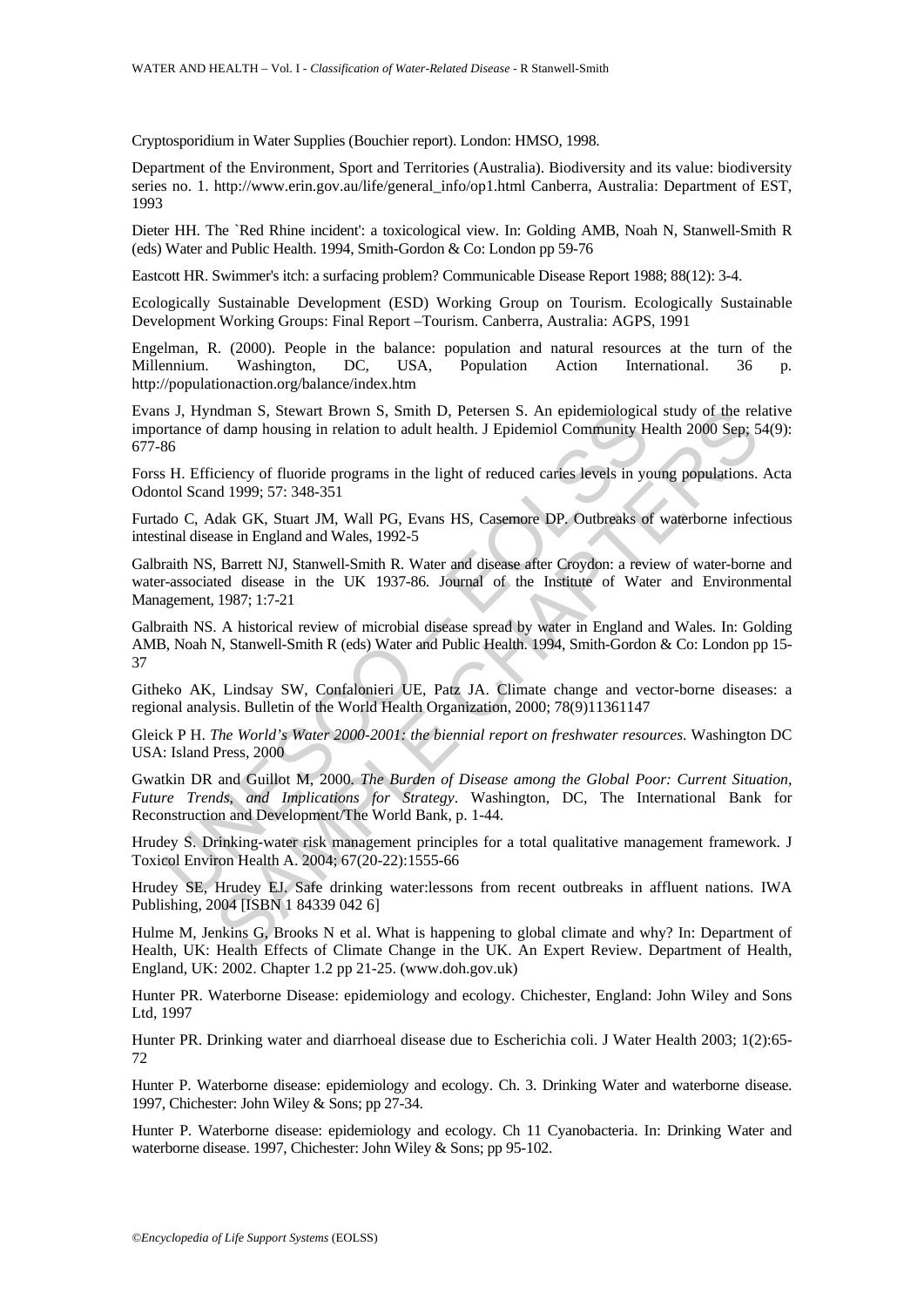Hunter P. Waterborne disease: epidemiology and ecology. Ch 15 Campylobacteriosis and Ch. 26 Helicobacter infections. In: Drinking Water and waterborne disease. 1997, Chichester: John Wiley & Sons; pp 132-142 and pp 202-205.

IPCS. Status reports on projects on endocrine disruptors: http://endocrine.ei.jrc.it/;

IPCS (International Programme on Chemical Safety) Fact Sheet no.10: Endocrine disruptors, May 1998 (web site http://www.cho.int/pcs http://www.who.int'pcs/emerging\_issues/end\_disrupt.htm)

Jobin WR. Dams and disease. London: Routledge, 1999

Jones PD, New M, Parker DE et al. Surface air temperature and its changes over the past 150 years. Rev Geophys 1999; 37: 173-199

Knobeloch L, Salna B, Hogan A, Postle J, Anderson H. Blue babies and nitrate-contaminated well water. Environ Health Perspect. 2000 Jul;108(7):675-8.

Kovats RS. El Nino and human health. Bulletin of the World Health Organization, 2000; 78(9)1127-1135

Kramer MD, Herwaldt BL, Craun GF, Calderon RL, Juranek DD. Surveillance for waterborne-disease outbreaks - United States, 1993-1994. Morbidity and Mortality Weekly Report 1996, 45 (SS-1):1-33

Lachance KR, Santos AB, Burns BJ. The response of an assertive community treatment program following a natural disaster. Community Ment Health J 1994; 30: 505-15

Lanz K 1995. Watering the Land. In: The Greenpeace Book of Water. Scotland: David & Charles, 1995. Chapter 7, pp 78-101

MacKenzie WR, Hoxie NJ, Proctor ME, Gradus MS, Blair KA, Peterson DE, Kazmierczak JJ, Addiss DG, Fox KR, Rose JB, Davis JP. A massive outbreak in Milwaukee of cryptosporidium infection transmitted through the public water supply. New England Journal of Medicine, 1994; 331: 161-167

McEvoy MB, Noah ND, Pilsworth R. Outbreak of fever caused by Streptobacillus moniliformis. Lancet 1987; 2:1361-1363

McEvoy M, Batchelor N, Hamilton g, MacDonald A, Faiers M, Sills A, Lee J, Harrison T. Communicable Disease and Public Health 2000; 3(1):43-5

McJunkin F E. Water and human health. National Demonstration Water Project for US Agency for International Development, USA, 1982 (AID/DSAN-C-0063)

ner MD, Herwaldt BL, Craun GF, Calderon RL, Juranek DD. Surveillance<br>eaks - United States, 1993-1994. Morbidity and Mortality Weekly Report 1996, 4<br>ance KR, Santos AB, Burns BJ. The response of an assertive communi<br>wing a Herwaldt BL, Craun GF, Calderon RL, Juranck DD. Surveillance for waterborne-dinied States, 1993-1994, Morbidity and Mortality Weekly Report 1996, 45 (SS-1):1-33<br>
R, Santos AB, Burus BJ. The response of an assertive communi McMichael AJ, Haines A, Slooff R, Kovats S (eds). Climate Change and Human Health: an assessment prepared by a Task Group on behalf of the World Health Organization, World Meteorological Organization and the United Nations Environment Programme. Geneva: WHO, 1996

Milgrom P, Riedy CA, Weinstein P, Tanner ACR, Manibausan L, Bruss J. Dental caries and its relationship to bacterial infection, hypoplasia, diet, and oral hygiene in 6- to 36-month old children. Community Dentistry and Oral Epidemiology 2000; 28: 295-306

Moore AC, Herwaldt BL, Craun GF, Calderon RL, Highsmith AK, Juranek DD Surveillance for waterborne disease outbreaks - United States, 1991-1992. Morbidity and Mortality Weekly Report 1993, 42 (SS-5):1-22.

Mulloy KB. Sewage workers: toxic hazards and health effects. Occup Med 2001 Jan; 16(1): 23-28

Nazareth B, Stanwell-Smith R, Rowland MGM, O'Mahony M C. Surveillance of waterborne disease in England and Wales. Communicable Disease Review 1994; 4: R93-95

Noji E. The public health consequences of disasters. Oxford: Oxford University Press, 1997

O'Donnell M, Platt C, Aston R Effect of a boil water notice on behaviour in the management of a water contamination incident. Commun Dis Public Health 2000 Mar; 3(1): 56-9

Ohl C A, Tapsell S. Flooding and human health. Editorial. British Medical Journal 2000; 321:1167-9

Okada M, Peterson SA. Water Pollution Control Policy and Management: the Japanese Experience. Japan: Gyosei, 2000. (ISBN4-324-06240-4)

Paneth N, Vinten-Johansen P, Brody H, Rip M. A rivalry of foulness: official and unofficial investigations of the London Cholera Epidemic of 1854. American Journal of Public Health, 1998; 88(10): 1545-1553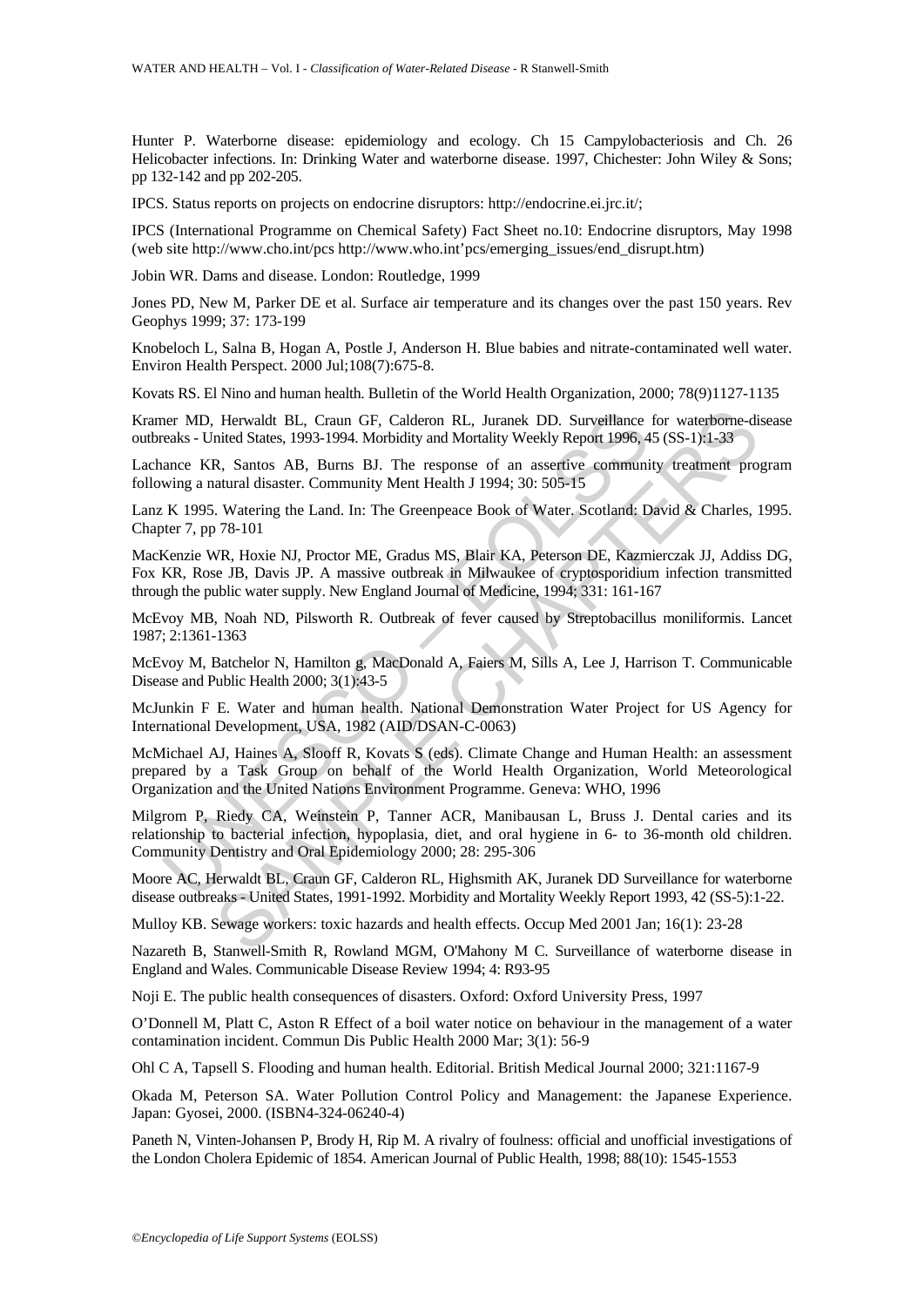Parshionikar S U, Willian-True S, Shay Fout G, Robbins DE, Seys SA, Cassady JD, Harris R. Waterborne outbreak of gastroenteritis associated with a Norovirus. Applied and Environmental Microbiology 2003: 69(9): 5263-5268

Payment P, Franco E, Richardson L, Siemiatycki J. Gastrointestinal health effects associated with the consumption of drinking water produced by point-of-use domestic reverse-osmosis filtration units. Applied Environmental Microbiology, 1991; 57:945-948

Payment P, Richardson L, Siemiatycki J, Dewar R, Edwards M, Franco e. A randomised trial to evaluate the risk of gastrointestinal disease due to consumption of drinking water meeting currently accepted microbiological standards. American Journal of Public Health, 1991; 81: 703-708

Pool water treatment advisory group. Swimming pool water treatment and quality standards. LREO Books Ltd, Holly Lodge, Botesdale, Diss, Norfolk IP22, UK, 1999

Postel S. Pillar of Sand: can the irrigation miracle last? New York/London: WW Norton & Co, 1999

Public Health Laboratory Service. Hygiene for hydrotherapy pools. London, UK: PHLS, 1999

Public Health Laboratory Service. Hygiene for spa pools. London, UK: PHLS, 1994

Reid WV, Miller K R. Keeping options alive: the scientific basis for biological diversity. Washington DC, USA: World Resources Institute, 1989

Richardson A J, Frankenburg R A, Buck AC, Selkon JB, Colbourne JS, Parson JW, Mayon-White RT. An outbreak of waterborne cryptosporidiosis in Swindon and Oxfordshire. Epidemiology and Infection, 1991; 107:485-495

Riley J C, Lennon MA, Ellwood R P. The effect of water fluoridation and social inequalities on dental caries in 5-year old children. International Journal of Epidemiology, 1999; 28: 300-305.

Rooney RM, Bartram JK, Cramer EH, Mantha S, Nichols G, Suraj R, Todd EC. A review of outbreaks of waterborne disease associated with evidence for risk management. Public Health Rep. 2004; 119(4):435-42

ic Health Laboratory Service. Hygiene for spa pools. London, UK: PHLS, 1994<br>WV, Miller K R. Keeping options alive: the scientific basis for biological dive<br>
C. World Resources Institute, 1989<br>
ardson A J, Frankenburg R A, Laboratory Service. Hygiene for spa pools. London, UK: PHLS, 1994<br>
Laboratory Service. Hygiene for spa pools. London, UK: PHLS, 1994<br>
iller K R. Keeping options alive: the scientific basis for biological diversity. Washing Rowland A, Grainger R, Stanwell-Smith R, Hicks N, Hughes A. Water contamination in North Cornwall: a retrospective cohort study into the acute and short term effects of the aluminium sulphate incident in July 1988. Journal of the Royal Society of Health 1990; 166-172

Shearman D. Biodiversity and ecology are health issues. http://www.nccnsw.org.au/member/cbn/projects/scientists\_say/ss\_shear.html (Community Diversity Network: http://www.cbn.org.au)

Smith AH. Contamination of drinking-water by arsenic in Bangladesh: a public health emergency. . Bulletin of the World Health Organization, 2000; 78(9)1093-1103

Smith W.E, Smith A M. Minamata. New York: Holt, Rinehart and Winston, 1975

Snow J. On the mode of communication of cholera, 2nd edition, much revised (London: Churchill, 1855; reprint, with an introduction by W H Frost, New York: Commonwealth Fund 1936).

Somerville N, Mackenzie I, Owen P, Miles D. Housing and health: does installing heating in their homes improve the health of children with asthma? Public Health 2000 Nov; 114 (6):434-9

Stanwell-Smith R, O'Brien S. Cholera in tourists returning from Kenya. Eurobulletin 1998;2:0416 ( http://www.eurosurv.org)

Stanwell-Smith R. In the steps of `King Cholera': from Mevagissey to Kenya. Health and Hygiene, 1999; 20: 1-4

Stanwell-Smith R. Water and public health in the United Kingdom: recent trends in the epidemiology of water-borne disease. In: Golding AMB, Noah N, Stanwell-Smith R (eds) Water and Public Health. 1994, Smith-Gordon & Co: London pp 39-57

Stanwell-Smith R. Public Health and waterborne diseases. Public Health Medicine, 1999; 2: 53-60

Stanwell-Smith R. Waterborne diseases and climate change. In: Department of Health. Health effects of climate change in the UK. London: Department of Health, 2002, pp120-132.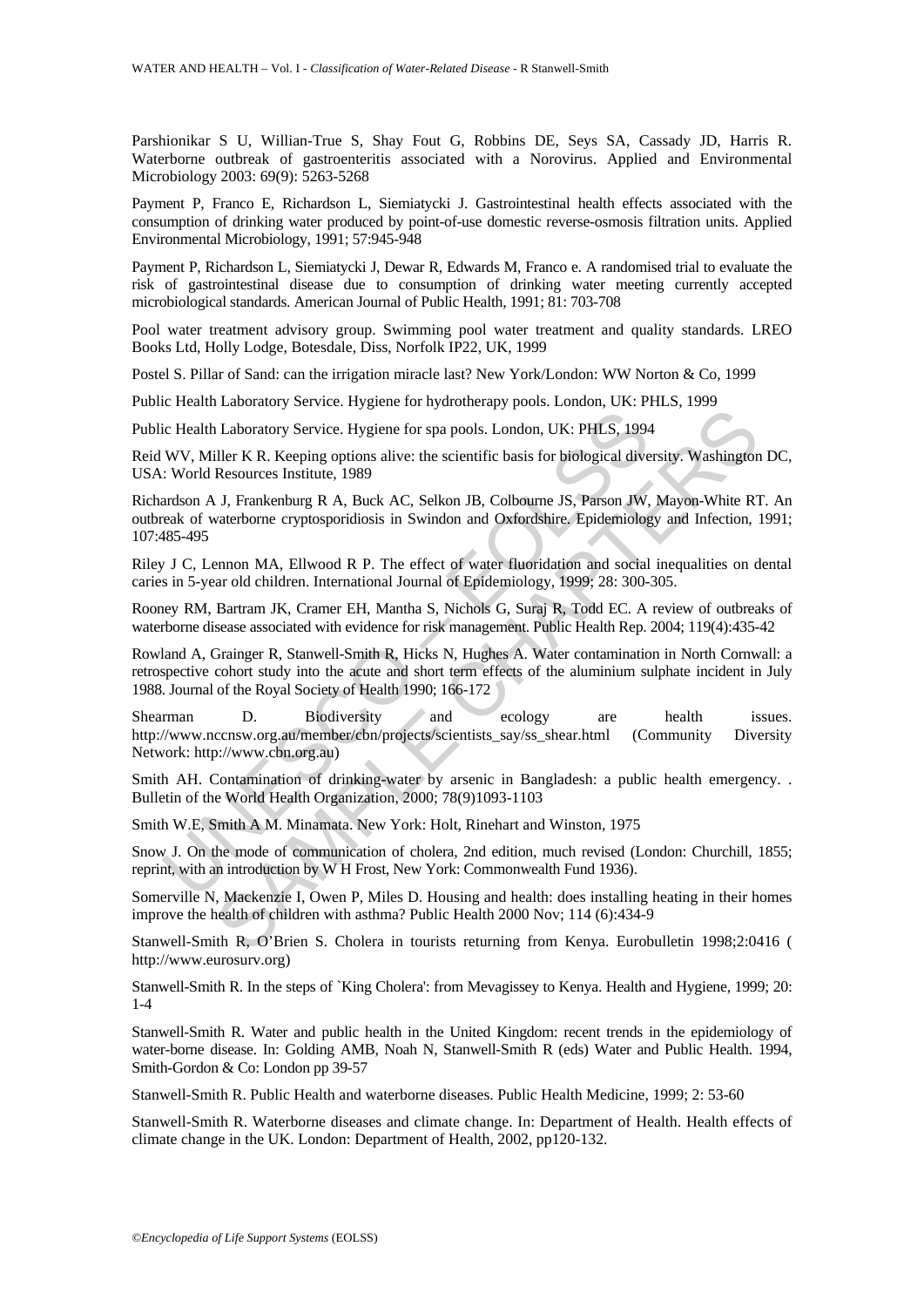Stanwell-Smith R. National Surveillance systems. In: Drinking Water and Infectious Disease: establishing the links (Eds P R Hunter, M Waite, E Ronchi). CRC Press 2002 (ISBN 0-8493-1259-0)

Strachan DP Damp housing and childhood asthma: validation of respiratory reporting of symptoms. BMJ 1988; 297: 1223-6

United Nations Population Division, 2000*. World Population Nearing 6 Billion Projected Close to 9 Billion by 2050*. New York, United Nations Population Division, Department of Economic and Social Affairs (Internet communication of 21 September 2000 at web site http://www.popin.org/pop1998/1.htm).

United Nations Population Fund (UNFPA), 1997*. Population and sustainable development – Five years after Rio*. New York, UNFPA, p. 1-36.

Wechsberg J. The lost world of the great spas. New York: Harper & Row, 1979

Wheeler JG, Sethi D, Cowden JM, Wall PG, Rodrigues LC, Tompkins DS, Hudson MJ,

Roderick PJ. Study of infectious intestinal disease in England: rates in the community, presenting to general practice, and reported to national surveillance. British Medical Journal 1999; 318: 1046-1050

WHO (b). Disinfectants and disinfectant by-products. Environmental Health Criteria 216, WHO: Geneva, 2000

WHO (IPCS): Hazardous chemicals in human and environmental health: a resource book for school, college and university students. Geneva: WHO (IPCS), 2000

WHO 1999. *WHO Report on Infectious Diseases – Removing obstacles to healthy development*. Geneva, World Health Organization.

WHO 2000. WHO Report on Global Surveillance of Epidemic-prone infectious diseases. Department of Communicable Disease Surveillance and Response, WHO, Geneva, 2000.

WHO Fact Sheet No. 256. Bottled Drinking Water. Geneva: WHO, October 2000. http://www.who.int/inf -fs/en/fact256.html

ral practice, and reported to national surveillance. British Medical Journal 1995<br>
1) (b). Disinfectants and disinfectant by-products. Environmental Health Criteri<br>
1) (IPCS): Hazardous chemicals in human and environmental ice, and reported to national surveillance. British Medical Journal 1999; 318: 1046-1050<br>sinfectants and disinfectant by-products. Environmental Health Criteria 216, WHO: Gea<br>
1): Hazardous chemicals in human and environme WHO, 2000*. The world health report 2000 - Health systems: Improving performance*. Geneva, World Health Organization, 2000.

WHO. (Annapolis Protocol). Health based monitoring of recreational waters: the feasibility of a new approach. Geneva: WHO/SDE/WSH99.1, 1999

WHO. Cholera in 1997. Weekly Epidemiological Record, 1998; 73: 201-8

WHO. El Niňo and its health impacts. Weekly Epidemiological Record, 1998; 73: 148-152

WHO. Fluoride in drinking water. Water, Sanitation and Health Series/ draft/99.4. Geneva: WHO, 1999

WHO. Fluorides and oral health. WHO Technical Report Series 846. Geneva: WHO, 1994

WHO. Food safety and foodborne illness WHO fact sheet no 237, March 2000. Geneva: WHO, 2000

WHO. Guidelines for drinking water quality, 3rd edition. Volume 1: Recommendations. Volume 2: Health criteria and other supporting information. Geneva: WHO, 2004

WHO. Guidelines for safe recreational water environments. Vol 1 Recreational and bathing waters. WHO: Geneva, 2003

WHO. Guidelines for safe recreational water environments. Vol 2 Pools and Spas WHO: Geneva, in preparation 2004

WHO. Oral health surveys: basic methods.  $4<sup>th</sup>$  edition. Geneva: WHO

WHO. Prevention of oral diseases. WHO Offset Publication, no.103. Geneva: WHO, 1987

WHO. Recent advances in oral health: report of a WHO Expert Committee. WHO Technical Report Series, no. 826. Geneva: WHO, 1992

WHO. Turning the tide of malnutrition: responding to the challenge of the  $21<sup>st</sup>$  century. Nutrition of Health and Development, Sustainable Development and Healthy Environments. Geneva: WHO, 2000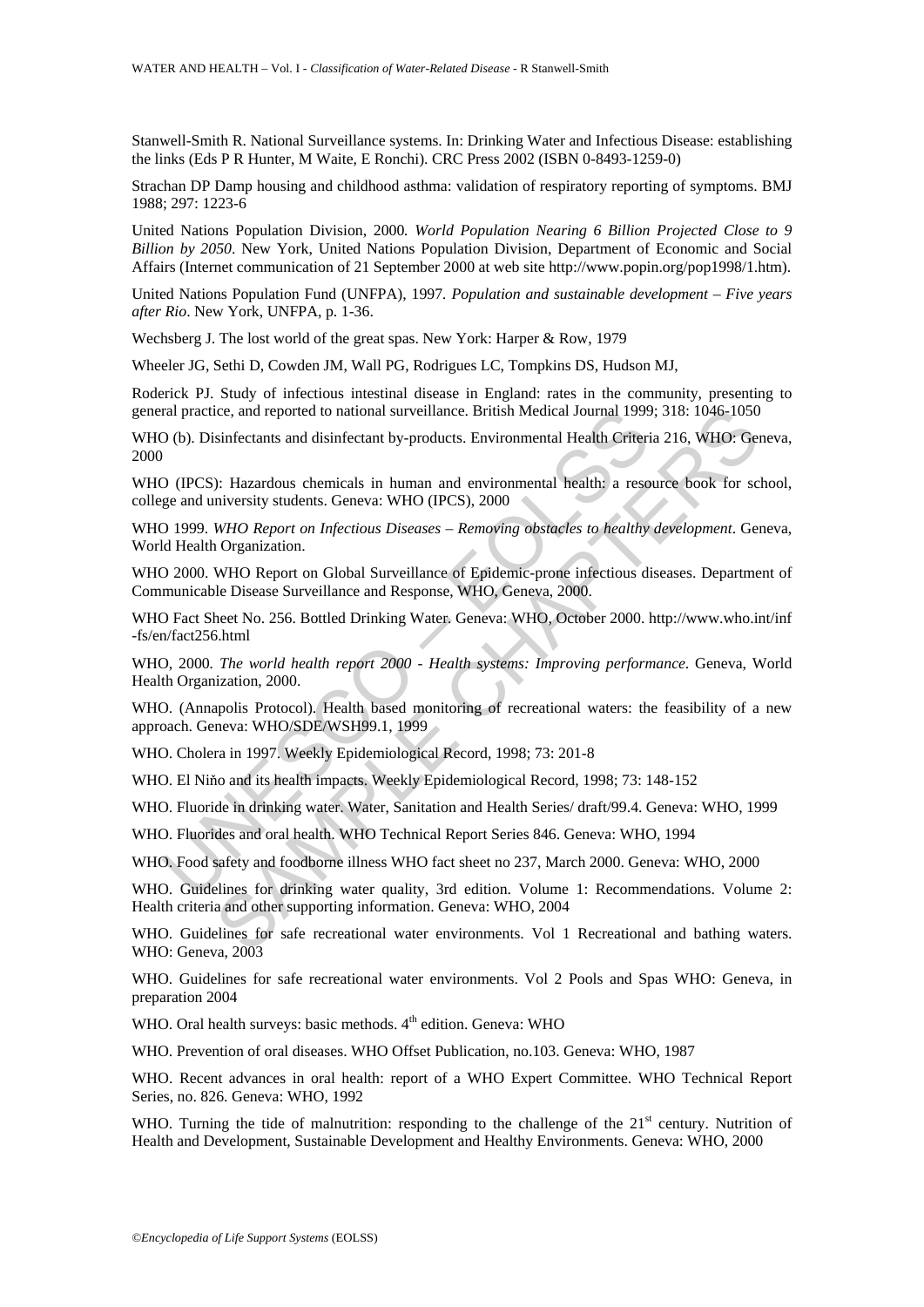WHO. Human health and dams: The World Health Organization's submission to the World Commission on Dams. WHO: Sustainable Development and Healthy Environments, Geneva January 2000 (WHO/SDE/WSH/00 01)

WHO: El Niňo and Health. Task Force on Climate and Health. Geneva: WHO, 1999. WHO/SDE/99.4

WHO: Fact sheet on Rift Valley Fever www.who.int/inf-fs/en/fact207.html

WHO: Food safety: an essential public health issue for the New Millennium. Geneva: WHO, 1999

WHO: Leptospirosis worldwide 1999. Weekly Epidemiological Record 1999; 74: 237-242

WHO: Leptospirosis, India. Weekly Epidemiological Record, 2000; 75: 217-223

WHO: Public Health impact of pesticides used in agriculture. Geneva: World Health Organization, 1990 (ISBN 92 4 156139 4); International Programme on Chemical Safety Fact sheet no 16: Epidemiology of pesticide poisoning (web site http://www.cho.int/pcs).

WHO: The control of schistosomiasis. Second report of the WHO Expert Committee. WHO Technical Report Series 830. Geneva: WHO, 1993

WHO. Poor environmental quality, exposures and risks. In: Health and environment in sustainable development: five years after the Earth Summit. Geneva: World Health Organization, 1997. Chapter 4, 4.4 pp 96-104

WHO: Hazardous chemicals in human and environmental health: a resource book for school, college and university students. Geneva: WHO (IPCS), 2000 p10

The Section of Demonstrate Control (Martin Consultation of Demonstrate 2000, Geneva: World Health Section<br>1998). Poor environmental quality, exposures and risks. In: Health and environment: five years after the Earth Summi SAMPORTION THEORY OF THE CHAPTER CHAPTER CHAPTER CONDUCTS.<br>
SAMPORTIVE THE SURVEY CHAPTERS and relation of the MIS Experimental math and any<br>
denotes the Barth Summit. Geneva: World Health Organization, 1997. Chapter<br>
dous WHO: Health consequences of the Chernobyl accident: results of IPHECA pilot projects and related national programmes. Summary report. Geneva: WHO, 1995; WHO. Nuclear accidents: harmonization of the public health response. Report on a WHO meeting. EURO Reports and Studies, no 110. Geneva: WHO, 1989.

WHO: Legionnaires' disease, Europe, 1999. Weekly Epidemiological Record, 2000; 75: 347-352

WHO: Malaria and complex emergencies. Weekly Epidemiological Record, 2000; 75: 217 (http://mosquito.who.int/docs/fs1\_e.htm)

WHO: Onchocerciasis: Fact Sheet no 95 (Feb 2000). http://www.who.int/inf-fs/ed/fact095.html

WHO: Report of the WHO Informal Consultation on schistosomiasis control. Geneva: WHO, December 1998

WHO: Water for health: taking charge. Geneva: World Health Organization, 2001 (WHO/WSH/WWD/01.1)

WHO/UNICEF. The global water supply and sanitation assessment 2000. Geneva: WHO/UNICEF, May 2000

World Commission on Dams: Dams and Development: a New Framework for Decision-Making. Report, November 2000. Earthscan. http://www.dams.org/report

World Health Organization. Guidelines for drinking-water quality, 2nd edition: Volume 3. Surveillance and control of community supplies. 1997, WHO: Geneva.

World Meteorological Organization (WMO): A comprehensive assessment of the freshwater resources of the world. Produced on behalf of UN, UNDP, UNEP, FAO, UNESCO, WMO, World Bank, WHO, UNIDO and SEI. Stockholm: 1997

Yu S-Z. Drinking water and primary liver cancer. In Tang Z-Y, Wu M-C,Xia S-S (Eds) Primary Liver Cancer. Beijing: China Academic Publishers, 1989 pp 30-37

Yu Y, Taylor PR, Li J-Y et al. Retrospective cohort study of risk-factors for oesophageal caner in Linzian, People's Republic of China. Cancer Causes Control 1993; 4:195-202

Yuan, 1993. Etiological Study of High Stomach Cancer Incidence Among Residents in Wastewater Irrigated Areas, Environmental Protection Science, 1993, 19(1):70-73, in: World Resources Institute, *A guide to the global environment: environmental change and human health*, New York, Oxford University